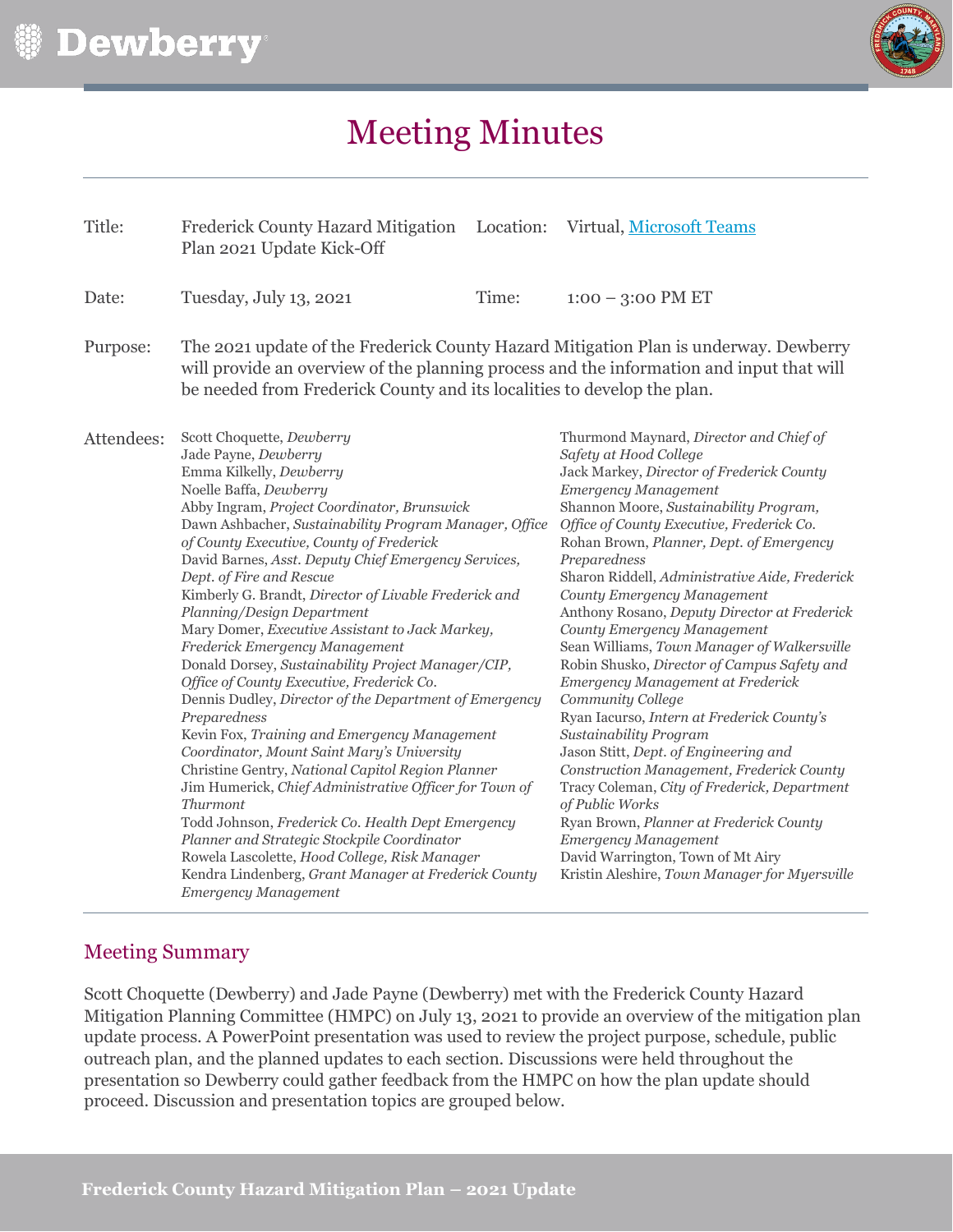# Meeting Notes

## **HMP Process and New Priorities**

- Stormwater, inland and flash flooding is a concern for multiple departments and jurisdictions, particularly how climate change will affect this hazard, where the problem areas are, and what strategies should be pursued
- Severe weather events are a concern for Public Health Department because can affect healthcare facilities and long-term care providers in the area
- Aging infrastructure, particularly the effects of weather on aging infrastructure
- Multiple departments and jurisdictions brought up climate change, and how climate will affect hazards frequency and severity in the future
	- o Interested in how they can look ahead to evolving risk and use that information to form strategies and future actions

## **Public Outreach**

#### *Are there any stakeholders that were missed?*

- Fort Detrick the Fort surrounds Frederick CC and SPCS property, and have worked with Frederick CC before
	- o Representative from Port Detrick was invited, but did not attend
- CSX Transportation (railroad?)
- Frederick County Public Schools
- City and County Economic Development
- State and National Parks, National Parks Service
	- o Scott previously worked with a group focused on historic structures and their vulnerability to climate change
- Chamber of Commerce and Economic Development Office already involved, just need to ask the right questions
- Community groups representing different ethnicities

#### **Continuous Improvement**

[*No responses*]

#### **Increase Consistency with Plans and Programs**

*Are there other efforts we should incorporate?*

- Frederick City recently updated the Comprehensive Plan
- From introductions: Livable Frederick County Master Plan, and Washington Metro COG climate planning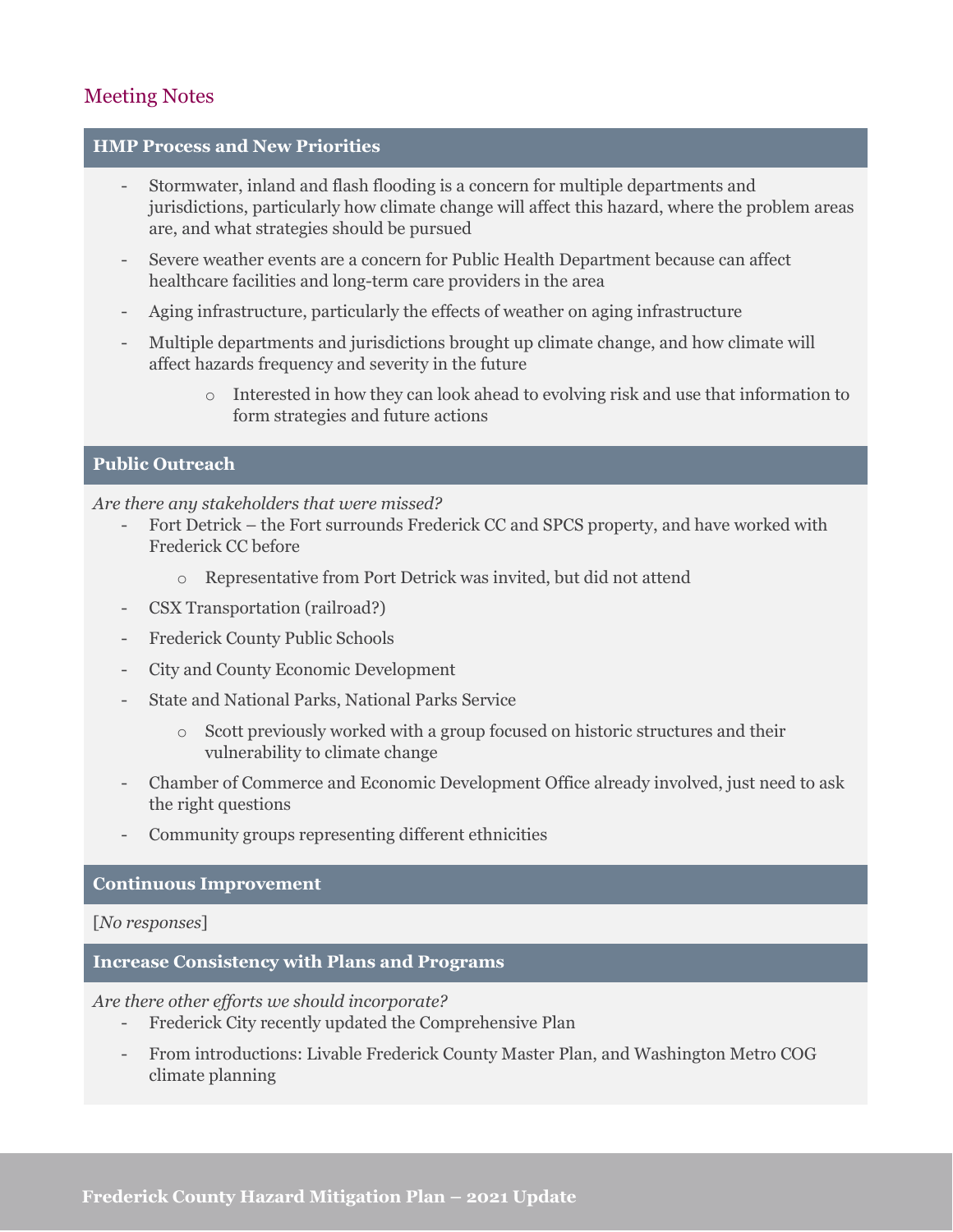#### **Discussion: Existing Plan**

- Jack M.: There is a challenge in creating a plan that you want to keep live but revamp it every five years. You don't know what you will need in the meantime between plan updates. Jurisdictions are encouraged to come up with solutions for identified hazards, even if they don't have all the details (like costs) ironed out).
	- o From the chat: "FirstEnergy/Potomac Edison may also have input as it relates to the intersection of appropriate tree management and electric distribution reliability. The All Hazards Consortium (based in Frederick) may also participate [www.ahcusa.org"](http://www.ahcusa.org/)

#### **Hazard Ranking Priority**

- Tornados are increasingly in the news for the Northeast, so maybe this could change in the future ranking
- Down drafts, derechos, high wind shear events
- Climate-related issues, like the rest of the country is experiencing
	- $\circ$  Frederick County last had a drought in 2001, but broader climatic changes like extreme high temperatures for long periods of times, like the Southwest is having – could change how often they see droughts.
	- o Worth having a discussion on how to incorporate climate change and related risks into the HMP.

# **HIRA Update – Data Call**

- Last declaration was for flooding in May 2018 (Tropical Storm Michael?)
	- o Over 500 homes were affected; County and cities received PA payments; and SBA was made available for residents

#### **Goals and Objectives**

- 2016 Goals are very specific, and some address specific hazards. 2021 Update can simplify and consolidate these for jurisdiction's review.
- Jack M.: "Simplicity is great for general awareness. Action requires details. I like the idea of simplifying where we can"

#### **Public Involvement in Plan and Plan Maintenance**

- Since 2016 Plan, a lot of work has happened, particularly since the 2018 floods, which has some USACE public meetings. However, not everyone on this call would say what they do is "mitigation," even though it is related to the HMP. This work only coalesces as a strategy every five years with the update, and agencies respond to emergency as needed. Agencies are continuously involved and working on mitigation, which should be captured in the 2021 Plan.